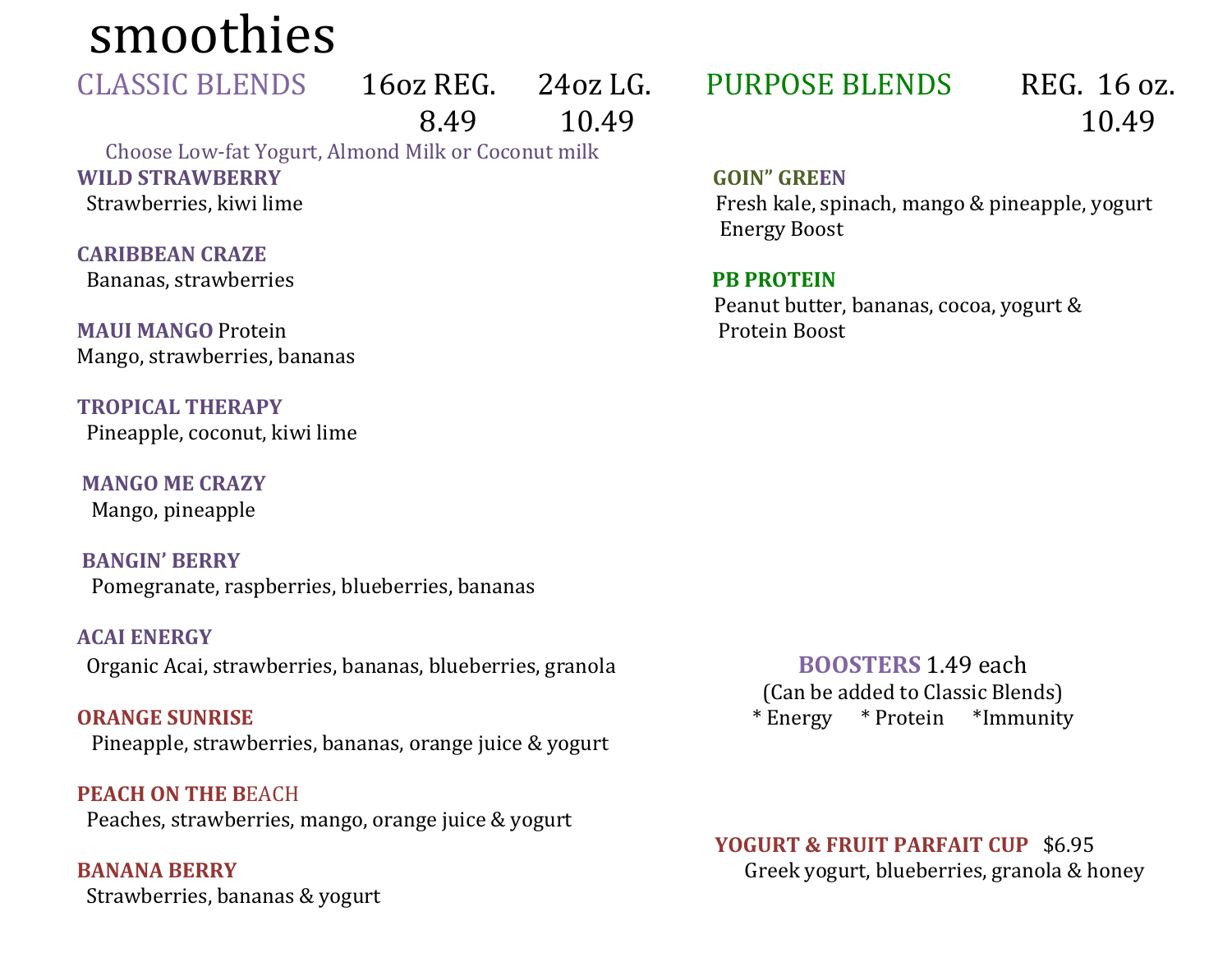## breakfast wraps & more

Our wraps are made with thin BakeSense, Lavash Roll-Ups

(120 Cal, 12g Carbs, 10g Protein, 7g Fiber)

Bacon, egg, & American cheese \$7.95

Pastrami, egg & Swiss cheese \$8.95

Sausage with salsa, egg & Cheddar cheese \$8.95

Onion, egg, peppers & Mozzarella cheese  $\frac{1}{2}$ .95 Hash Brown Potato  $\frac{1.50}{2}$ 

PANINI'S of the DAY \$7.95 Grilled on Gino's Fresh Italian Bread (Coming Soon)

### **Quiche Lorraine** \$12.95

Classic French recipe with Bacon, eggs, onion, cream and Gruyere cheese in an individual pastry crust

**Spinach Soufflé** \$ 9.95

Individual serving of Spinach, egg, bacon, heavy cream and 4 cheeses baked inside puff pastry

acal bowls \$10.95 (Gluten free available upon request, additional fee)

**Neto Neto** Granola, banana, strawberry, blueberry, coconut flakes and honey

**Cheena** Granola, strawberry, mango, kiwi, coconut flakes and honey

**Nutty Nutty** Granola, blueberry, banana, peanut butter and NUTELLA